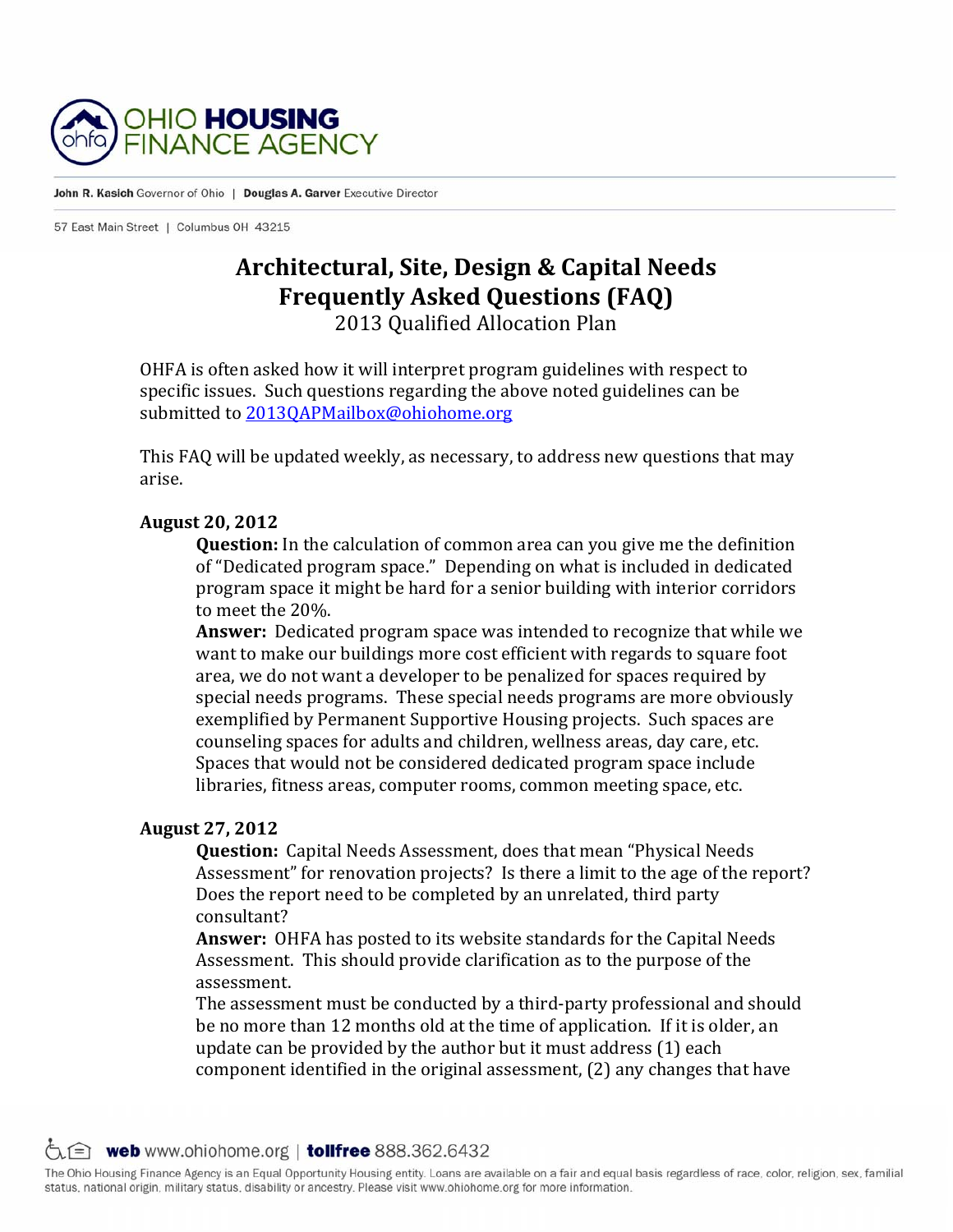occurred since the assessment was issued and (3) whether or not other components not originally addressed have been added to the assessment.

### **September 3, 2012**

**Question:** If the developer is doing a "package" deal with one or more multifamily properties, how should they do their CNA and how will we score it? Should they do one for each property and then OHFA will weight them, or should they just have one completed?

**Answer:** One CNA can be done but it must provide the detail for each building (including Effective Useful Life of the components within each building). OHFA will score "packaged" deals the same as it would a single site project with multiple buildings. Each building will be evaluated and scored, and then the scores will be averaged. The submitted project will receive one score. 

# **September 10, 2012**

**NOTE:** OHFA is currently reviewing comments received with respect to the Capital Needs Assessment and the Effective Useful Life. OHFA will respond to those as soon as we have had the opportunity to fully evaluate our responses. 

### **September 17, 2012**

**Question:** Can the architectural firm that will serve as the project architect for a 9% LIHTC project also perform the Capital Needs Assessment or does a separate, independent entity need to be engaged?

**Answer:** From the August 27, 2012 FAQ: "The assessment must be conducted by a third-party professional and should be no more than 12 months old at the time of application. "

### **October 9, 2012**

**Question:** How does the 2013 OHFA Site Evaluation form factor in to the scoring? Is it mentioned in the OAP?

**Answer:** OHFA typically develops forms that assist the staff in implementing the QAP, whether or not they are specifically identified in the QAP. However, any review tools used by OHFA staff are developed from the language in the QAP. OHFA is currently revising its site evaluation tool based on the 2013 QAP. We expect to have that finalized for the Housing Funding Training.

# **November 5, 2012**

**Question:** What is the difference between adaptive reuse and new units (rehabilitation)? 

**Answer:** Adaptive reuse involves taking a structure not previously used for residential occupancy and redeveloping it for residential occupancy. For example, a warehouse would be considered adaptive reuse if it is redeveloped for residential occupancy. However, a building previously used as apartments or long-term residential occupancy which may have been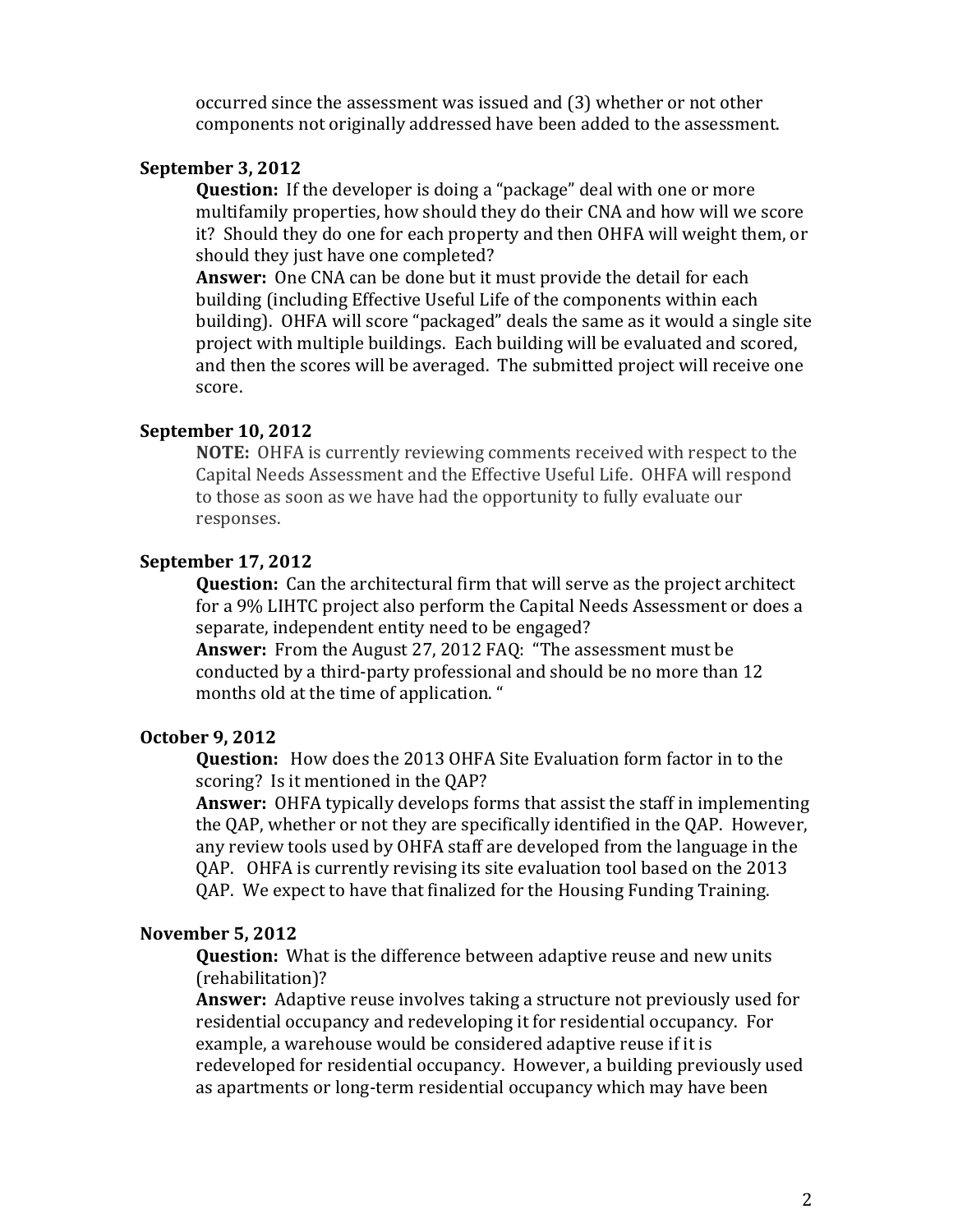vacant for an extended period of time would not be considered adaptive reuse if rehabilitated, even if the unit mix is being altered.

**Question:** Page 55 of the 2013 OAP states that New Construction or adaptive reuse projects must submit a construction narrative. The Application Checklist does not list where to provide this narrative and there is no information regarding what this narrative should cover. Can OHFA provide an outline of a Construction Narrative and identify where an applicant should include it in the submission?

### **Answer:**

Describe the following:

- **1.** construction method and materials from foundation to roof top interior,
- **2.** interior and exterior finishes and their durability,
- **3.** energy compliance method and features,
- **4.** mechanical systems and efficiencies. (ie: scope of work with detail)

**Question:** Is it possible that both HVAC system drawings and DXF files are items that could be submitted at Final Application stage rather than at Preliminary Application stage?

**Answer:** HVAC may be submitted at Final Application. DXF files are required to be submitted at proposal.

### **November 19, 2012**

**Question:** Architects Certification – last week – it was mentioned that the certification was due at the final application stage instead of the initial proposal application stage.

**Answer:** That is correct.

# **November 26, 2012**

**Question:** Where can I find an OHFA list of recommended Cleveland Architects? 

**Answer:** OHFA does not provide a list of recommended Architects.

**Question:** For an existing building that has been gutted, is a Capital Needs Assessment required with an application for 9% tax credits? **Answer:** A CNA is required to review the scope of work and ensure that unnecessary demolition does not occur and that the scope of work is appropriate. 

### **December 10, 2012**

**Question:** On page 54 of the 2013 QAP, it is noted to provide mechanical drawings and specs for the preliminary submittal. However, in the FAQ document, the last answer states that providing these documents may be put off until a later submittal. Has a determination been made yet? We are putting together our proposals for work on OHFA projects, and this determination will greatly impact out cost for work.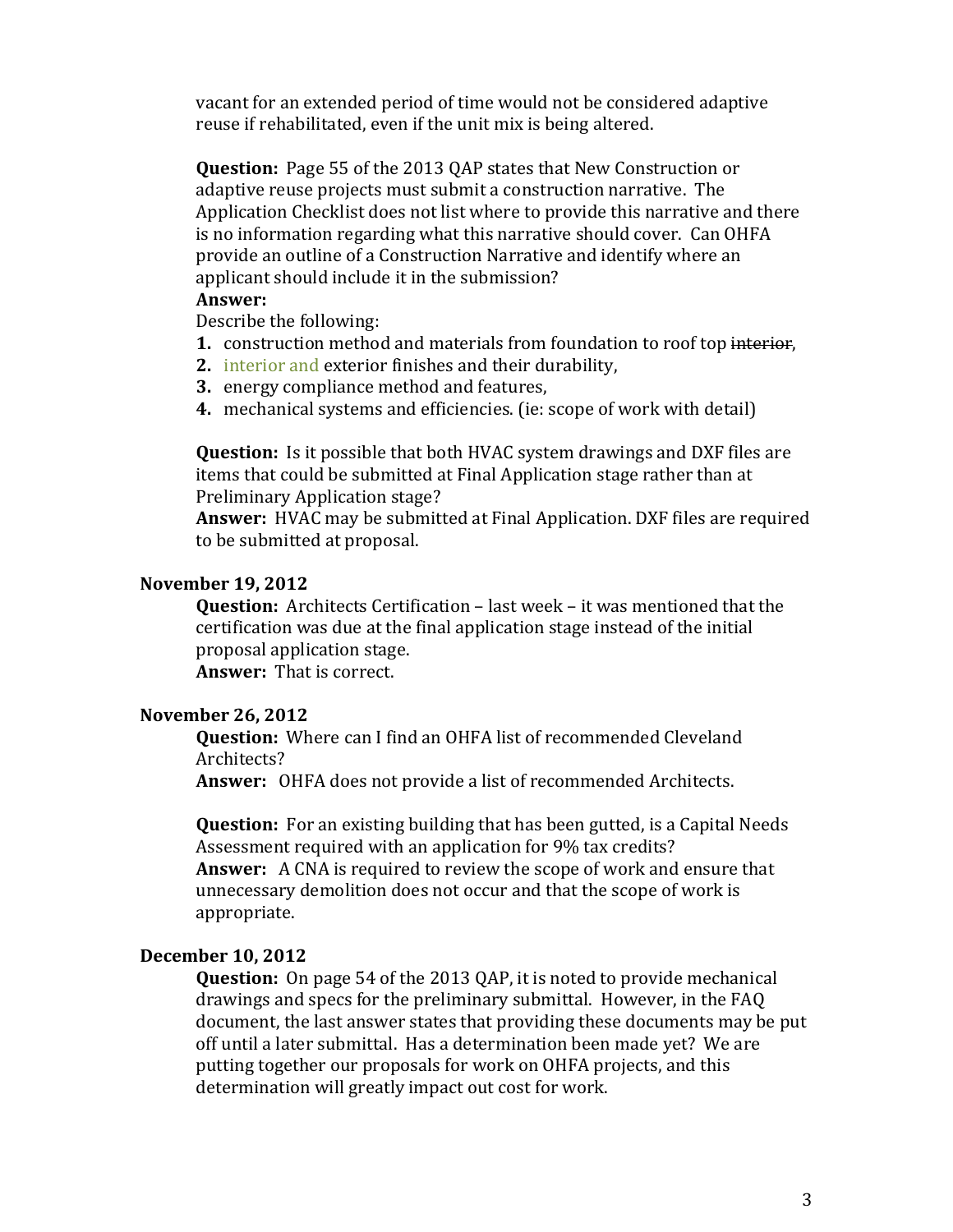**Answer:** A mechanical system description for the scope of work will be required at preliminary submittal as it is necessary to estimate required funding. 

**Question:** As in the past, will OHFA continue to allow one-bedroom Permanent Supportive Housing units at 540 SF, as opposed to the minimum project standard size of 650 SF. The 540 SF meets HUD minimum project standards. 

**Answer:** OHFA will accept the HUD minimum project standard when HUD is providing funding for the project.

**Question:** The Scoring criterion for Rehabs is both diverse and complex. What is the overall process to identify the existing components within the various assembly systems and accurately determine each component's current condition? Will an onsite inspection of the various systems and components be a part of the process? If not, what other resources will be used in making these determinations?

**Answer:** There is a rehab survey with is used on site and filled out with the OHFA representative and the Applicant. The OHFA rep then presents to the OHFA architect and all scores are produced together and with consistent application of standards by the OHFA architect.

**Question:** How is the OHFA EUL Table utilized?

**Answer:** The EUL table will be used to give consistent standards to the CNA reports of all submitted projects and may be used to justify scope of work and possibly over scoping  $\theta$  of work.

a) Is it used to just standardize the CNA's; yes

b) Is it used by OHFA to calculate the average useful life of existing assembly systems?

OHFA will only use it when site observation contradicts scope of work or CNA.

**Question:** What is the process that will be used to "average" existing mechanical, roof, building exterior systems, etc.? How will this process be administered to evaluate larger mechanical systems like a 4-pipe hydronic chiller/boiler systems that is made up of countless components and controls, some of which may have been recently replaced vs. the replacement of PTAC units? How will OHFA make this process equitable across various projects? **Answer:** Four different categories are used to produce the mechanical score. These Four items are viewed in generality of need and scope of work on site visits. If this threshold is passed, then scoring is possible.

**Question:** What process will OHFA utilize to determine the quality of an existing structure over another structure? Many times a structural problem does not surface until after the rehab work begins. That being said, what supporting evidence and documentation will be used to make each determination?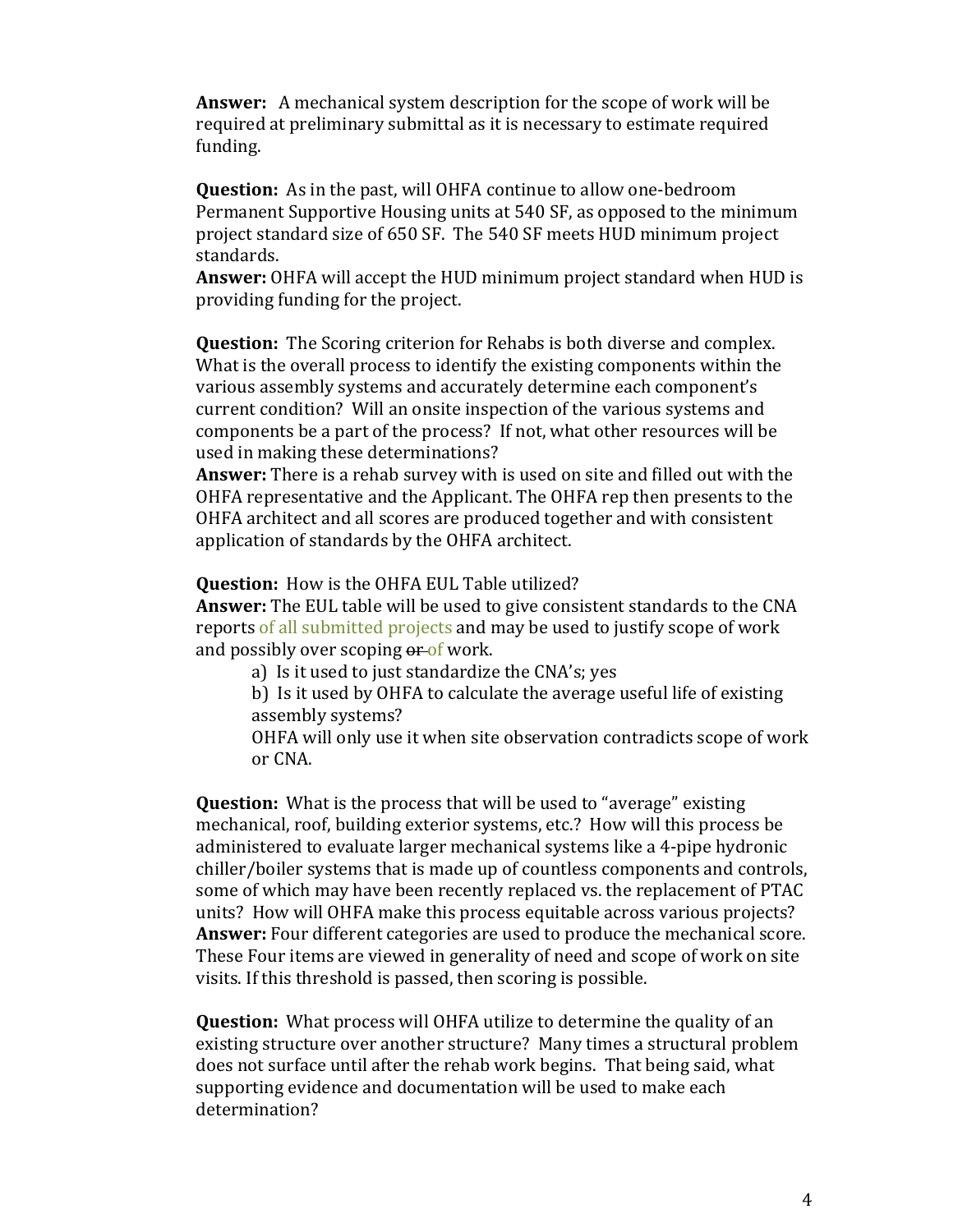**Answer:** The foundation, walls and typical areas prone to damage or settlement issues are observed by the OHFA architect Mark Schluetz or Nigel Simpson. Mark S has over 25 years experience and Nigel has over 30 years experience and in difficult projects will be reviewed by both with the project developer and a decision supporting or not will be made at the site visit.

**Question:** Scope of Work – OHFA is to compare the scope of work to the construction cost detail to determine the appropriateness of the scope. Will the CNA also be used to determine the appropriateness of the scope of work? **Answer:** Yes, and the scope and appropriateness are reviewed on site when the site observation survey is completed with the OHFA site inspector and Developer. 

**Question:** Does OHFA intend to visit all rehab sites to evaluate existing components and the overall appropriateness of the proposed scope of work? **Answer:** yes, every site must be visited

**Question:** If a developer chooses to fulfill the Green QAP requirements by LEED certification, what exactly is required to be submitted to OHFA at the time of proposal application? What is to be submitted with the final application? What is required to document LEED Certification? **Answer:** Preliminary submittal will be DOE COMcheck and a statement of which compliance method will be used.

At 80% submittal it will be expected to produce documentation to show compliance with compliance package selected by the developer. Waivers will only be considered for extreme extenuating circumstances. Waivers will not be given for any items for which competitive points where given.

**Question:** Regarding the calculation of square footages, the QAP requires and references a BOMA standard. Since many developers and architects are not familiar with the standard, could OHFA provide a link to the standard(s) or better yet, provide a copy of the standard as an exhibit to the QAP. **Answer:** The BOMA standard is copyright material and available on their (BOMA.ORG) web site for approximately \$40. The standard was created by developers and office management groups and has been in existence over 100 years.

### **Question:**

A. Limiting common space including circulation to 20% of the gross is difficult while providing amenity space such as libraries, fitness rooms, computer rooms, arts & crafts space and community meeting rooms. Is it OHFA intention that our facilities not include these spaces?

B. An August 20th, FAQ response defined "Dedicated program space" as not including libraries, fitness rooms, computer rooms, arts & crafts space and community meeting rooms. If one of these spaces serves a dual purpose, such as a meeting room that provides a program of some type; does this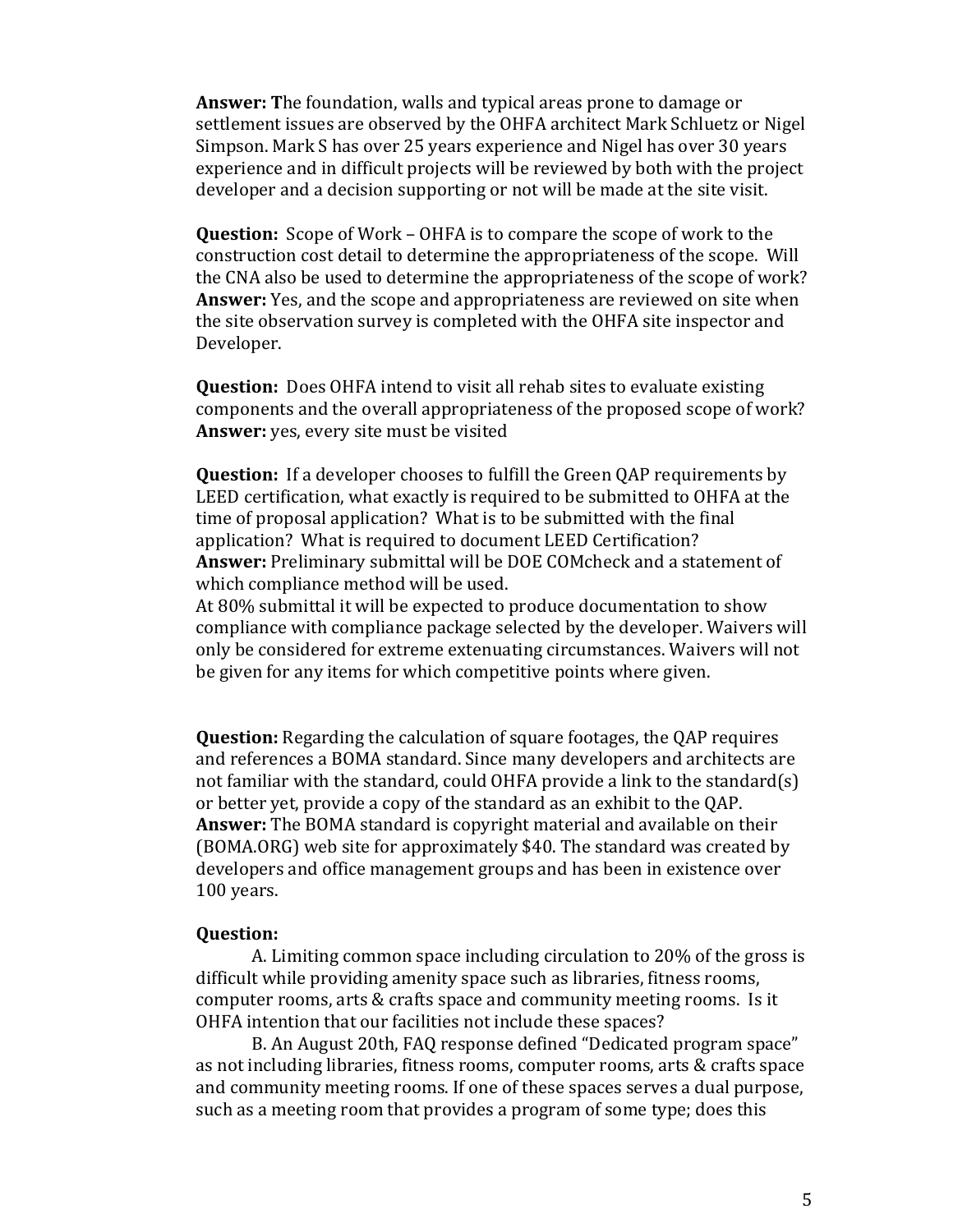space then qualify as a dedicated program space? Or if the fitness room includes classes for residents, would that constitute a dedicated program space? 

**Answer:** 20% is intended to challenge the architect and developer and is intended to support cost containment. Specific programs that support residents must be provided in any space claimed as dedicated program space. OHFA will evaluate any such programs.

**Question:** Waivers, who will be reviewing and approving waivers of the design standards?

**Answer:** The OHFA architect will review waivers and give recommendations to the PP&D managers.

**Question:** Waiver of Enterprise Green criteria, who will be reviewing and approving waivers of these criteria?

**Answer:** All waivers will be submitted to OHFA and OHFA will work with the energy compliance agency

**Question:** Page 55 of the QAP, under the heading "new construction or adaptive reuse to resident housing developments", it states that a construction narrative is required. Page 53 defines construction narrative as "A document written by the architect that describes the construction type..." Is it OHFA desire to receive a written narrative or will the submission of typical architectural drawings fulfill this "narrative" requirement? **Answer:** Preliminary drawings are typically not detailed enough and a narrative would be a cost effective way to provide the information required. Guidance for the Construction Narrative are provided at the end of the FAQ. See Nov 5th above for outline.

**Question:** Page 18 of the QAP states that a C.N.A. is required for rehabs and adaptive reuse projects. If the scope of work for a rehab or adaptive reuse is a complete gut and replacement with only the building shell and structure remaining, is a full C.N.A. required? What purpose would an evaluation of the mechanical system be, if it's proposed to be replaced in its entirety? Would it be acceptable to limit the C.N.A. to components of the building that would remain? 

**Answer:** To a large degree yes. However, the removed components should be described to some degree to ensure that the project in not "over" scoped (IE: 10 year old vinyl windows removed because at the end of the 30 year compliance period, they would be 40 years old and beyond the EUL)

**Question:** What specific format/documents should be used to submit either EGC Green or LEEDs information in Tab 17 of the application? **Answer:** We are currently exploring LEED checklist. The OHFA architect proposes that there should be a more preliminary submission for energy compliance as it appears not to be updated until close out and this may be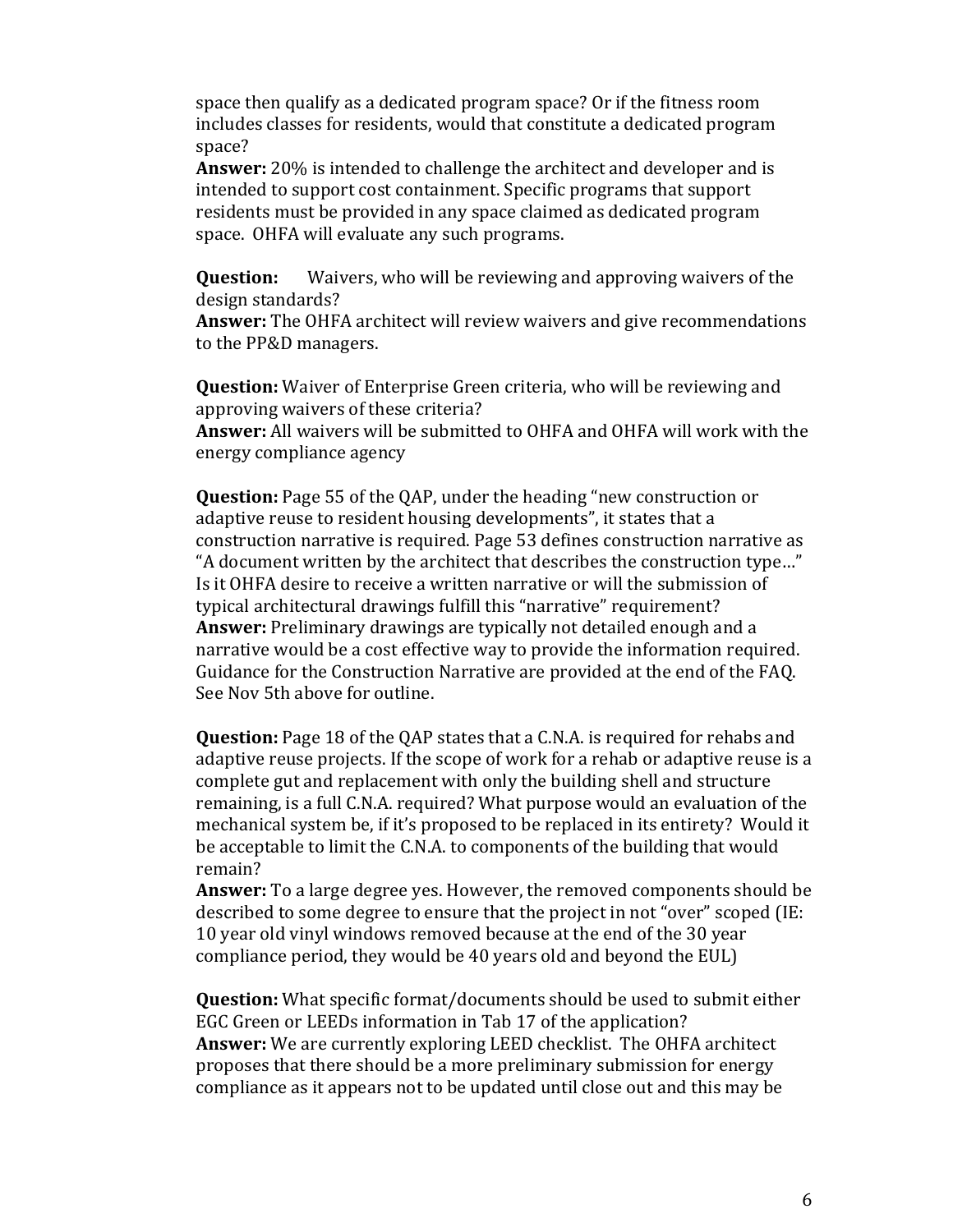the cause of various expenses, waiver request, change orders request and compliance issues.

Proposed is DOE COMcheck and a compliance certification signed by the developer, architect and contractor (if selected) as to which compliance program will be used and score that level that will be complied with (IE: LEED silver).

See December 10<sup>th</sup>

**Questions:** Regarding building area calculations in the AHFA EXCEL application: 

a) In the Project Information Tab in the "Floor Area" table of the Architect Certification section:

Commercial Space/Areas are not addressed in BOMA Multifamily Standards. How should they be calculated?

**Answer:** with the same methodology as the rest of the building

Where is BOMA's "Restricted Headroom (within unit)" category in the table?

**Answer:** see AHFA pull down and BOMA publication

Are Market Rate/Low-Income/Managers Unit Areas all calculated using BOMA Gross (Method A)?

**Answer:** the methodology does not change

There is no BOMA category for Basement. How should this be calculated?

**Answer:** if it is habitable space it must have a use, it will categorized by use, not common naming convention.

Is "Tenant Storage" the same as BOMA's "Storage Unit" category? BOMA does not make a distinction between tenant use and management use. BOMA states that its "Storage Unit" category is neither inside nor contiguous with a living unit. Answer: no, but OHFA must and the Developer and architect can identify this difference and tenant storage becomes part of the net rentable vs. support space for the building

BOMA has just one big Common Area category. The table has Common Area-Public, Common Area-Circulation, Common Area-Social Work/Programmatic, and Support categories. Should these four (4) categories add up to BOMA's overall Common Area category?

# **Answer:** ves

Is the "Common Area-Circulation" category only horizontal area (such as public corridors and lobbies)? BOMA places vertical circulation (such as elevators and stairwells) in the Major Vertical Penetrations category. **Answer:** use BOMA guideline

What is included in the "Support" category? This is not a BOMA category. Where do mechanical/janitorial/restroom areas go?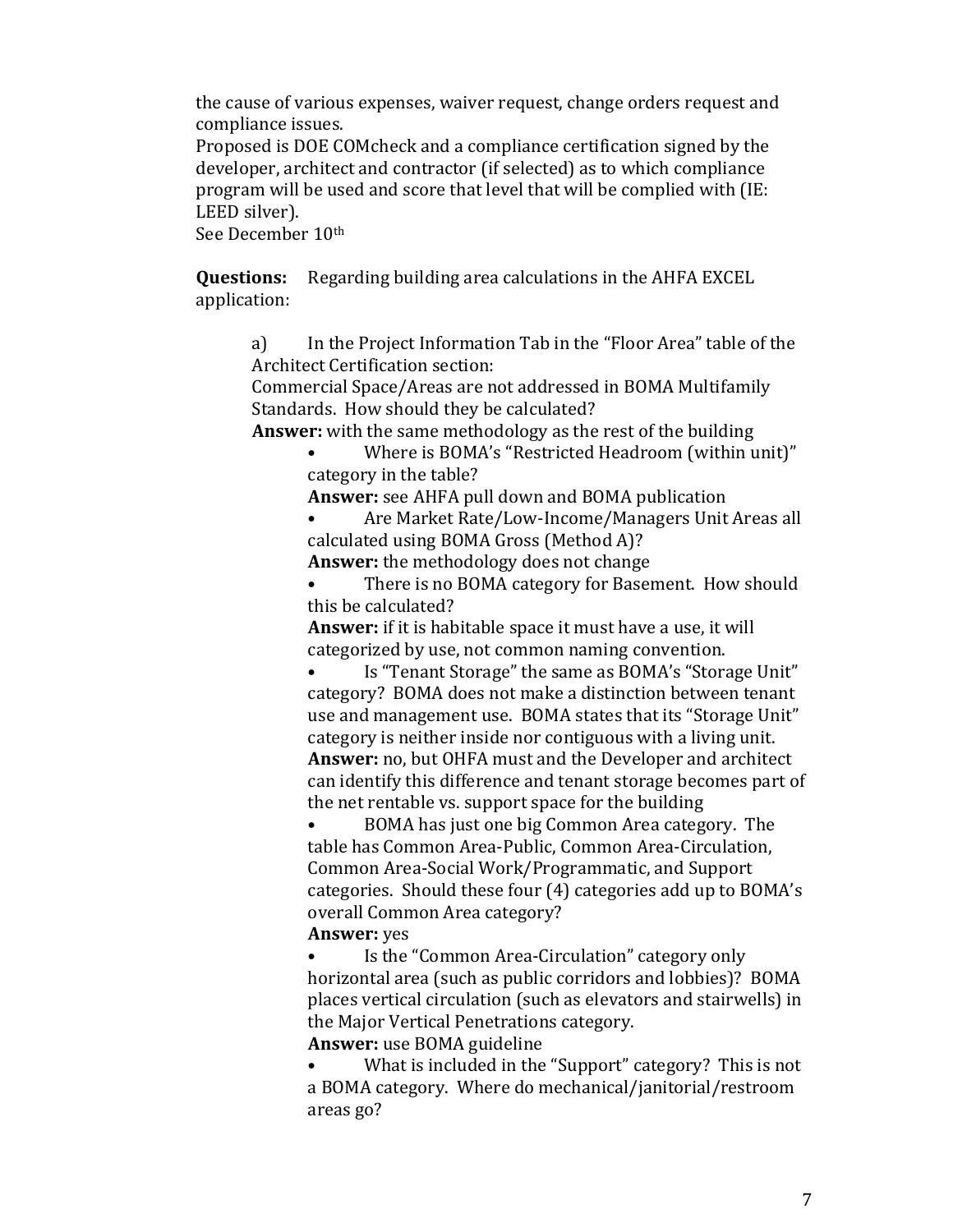**Answer:** see AHFA pull down information red box corner

How is the "Common Area-Social Work/Programmatic" category defined? What if a space is used for both social work/programmatic activities and resident activities (such as a community room)? How should its space be allocated? **Answer:** The developer will write a narrative for the use of any questionable space and submit it to the OHFA underwriter.

BOMA states that if an area is attached/contiguous to a building, roofed and supported by structure (enclosed or unenclosed), it should be included in the "construction gross area" or "building perimeter" calculation. This includes such areas (whether public or private) as porches, patios, terraces, decks, breezeways, entries, corridors, and porticos/drop-offs, walkways. Where do these areas get placed in the table? **Answer:** see AHFA Common area- public info tab

The "Auto Fill" categories at the bottom of table (bolded items) do not appear to be properly defined for desired calculations. These "Auto Fill" boxes should be checked:  $(1)$ against the definitions and requirements in the QAP Design Requirements section (Pages  $53-58$ ) and  $(2)$  to see if the proper cells are being pulled. These are critical values for the rest of the application.

**Answer:** Calculations have been reviewed, if an applicant has a specific concern, they may contact kberry@ohiohome.org.

b) In the Budget Tab in the "Annual Gross Project Income Calculation" table, are the unit square footage values BOMA Gross (Method A) or BOMA Net (Method B)?

**Answer:** Gross area method is specified for OHFA area calculation method "A"

c) In the Proposal Summary Tab in the "Unit Information" table, are the unit square footage values BOMA Gross (Method A) or BOMA Net (Method B)?

**Answer:** Gross area method is specified for OHFA area calculation method "A"

**Question:** In the opening paragraph of the OHFA Square Footage Calculation section of the QAP Design Requirements (Page 55), it states that BOMA Gross Method (Type A) Standards should be used when calculating square footages. BOMA standards appear to allocate construction gross area into only seven (7) categories listed at the bottom of Page 55 and the top of Page 56. However, this section goes on to ask for areas not defined by BOMA. These OHFA required sub-area breakdowns conflict between sections and with BOMA standards.

**Answer:** Please give examples of conflict specifically. Internally this does not appear to be so.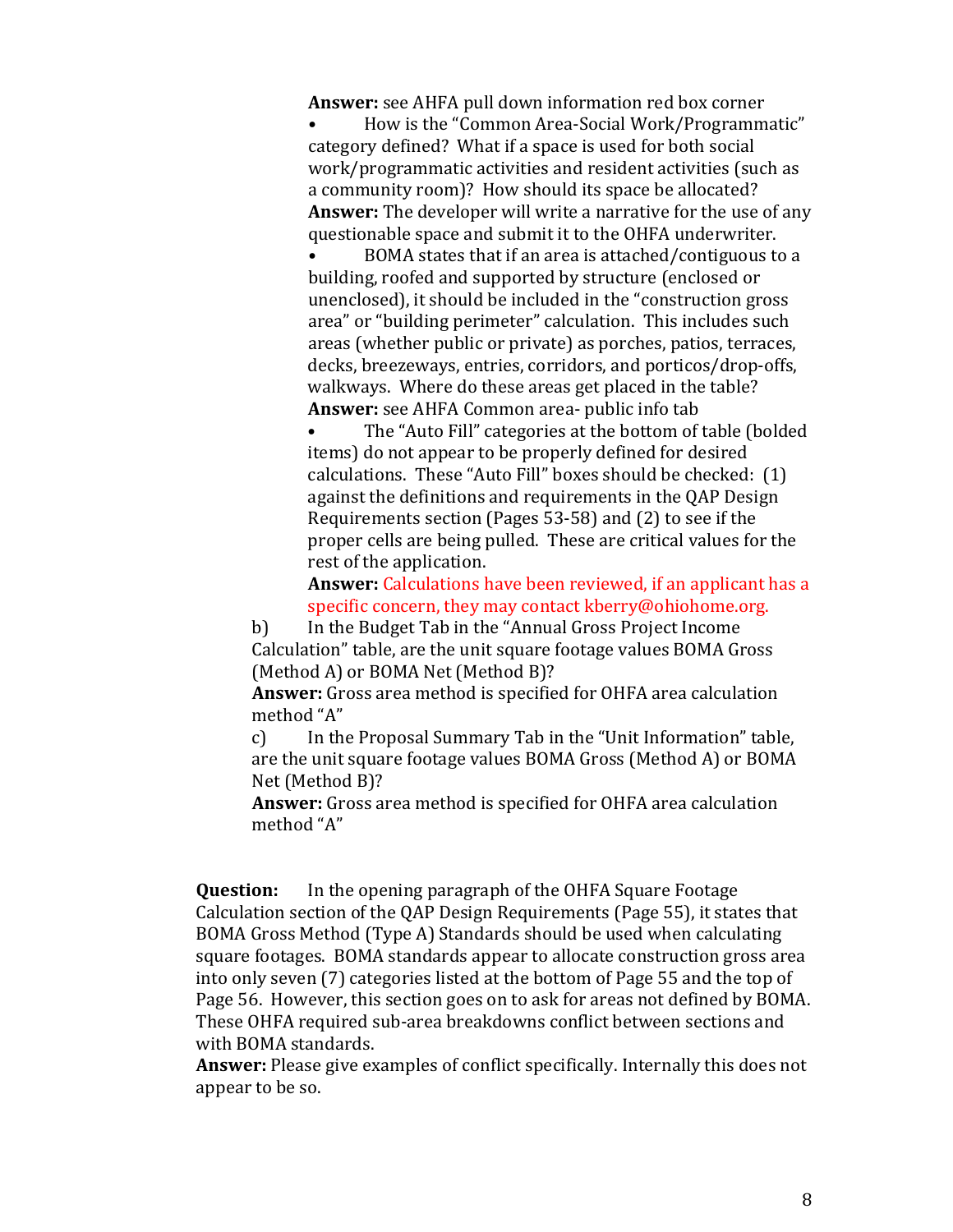**Question:** In Item A of the Minimum Project Standards section of the QAP Design Requirements (Page 56), are all cited square footage values (unit and bedroom) calculated using BOMA's Gross (Method A) or Net (Method B) standards? For the minimum unit size calculations, should limited common area (balcony/patio/terrace) and attached exterior tenant storage area be included? 

**Answer:** see BOMA document

**Question:** In Item E of the Minimum Project Standards section of the OAP Design Requirements (Page 57), must all other space outside of "living units" and "dedicated program space" not exceed 20% of the total gross building area (e.g. LU area + DPS area +  $20\%$  other area = Total Gross Bldg. Area)? Also, are the "living unit" and "dedicated program space" areas calculated using BOMA Gross Method (Type A)? If so, this could be very difficult to achieve, especially for senior and permanent supportive housing projects with interior corridors.  $25\%$  would be more reasonable, especially for "nonfamily" projects. Also, what if certain common spaces are used for both dedicated programs and resident activities, such as a community room? How are these spaces counted?

**Answer:** Other developers have already met this requirement.

**Question:** Under the Rehabilitation Characteristics scoring (QAP Page 30), what does "UPCS" stand for?

**Answer:** Please refer to OHFA definitions, UPCS are Uniform Physical Conditions Standards and is the compliance inspection standards for the 30 year compliance period.

**Question:** Specifically, how will Mechanical Systems Replacement, Roof Replacement, Exterior Building Replacement, Existing Structure Quality, Work Scope/Development Budget, and Urgent Physical Need sections be scored (Pages 28-30)?

**Answer:** This information will be presented at the Housing Funding Training webinar(s) 

# January 8, 2013

**Question:** Pertaining to the Green Initiative (Enterprise Green Communities 2011 or LEED for Homes) for 2013 LIHTC submissions, is it the intent for Rehabilitation Developments that only components scheduled to be replaced need to meet the specific green program criteria? This would mean that the project would not be certified and that not all specific green program criteria requirements will be met.

**Answer:** The project must meet the requirements of the applicable standards, either Enterprise Green Communities or LEED and must obtain certification. 

**Question:** For a waiver request for Visitability, do we fill out the Form PPD-E01 as indicated on PG 57 of the 2013 QAP found under 2012 QAP Program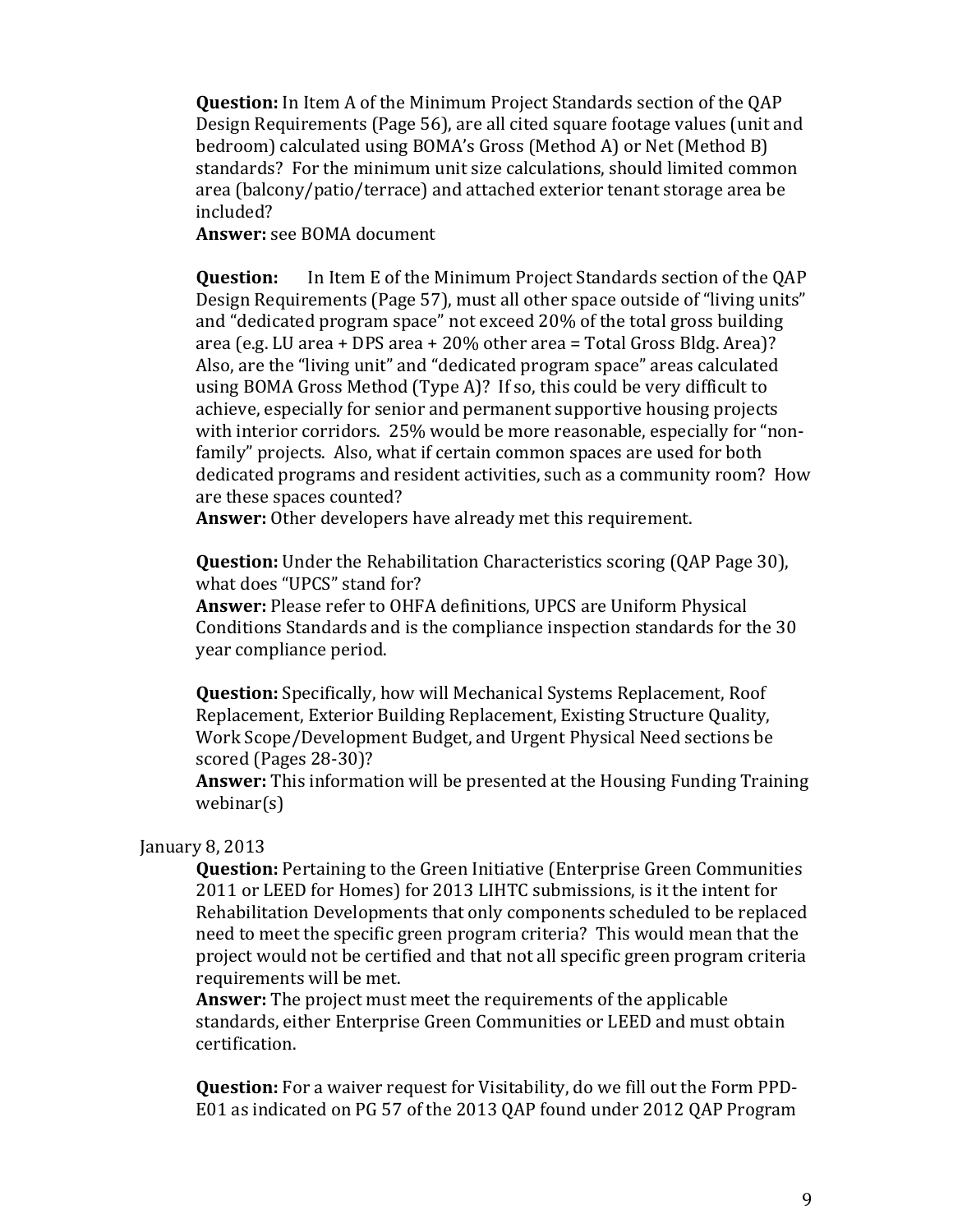Docs/Forms OR the Exception Request Form located under the 2013 QAP Program Docs/Forms? 

**Answer:** For the Visitability Exception Pilot Program as listed on page 54 in the OAP, the applicant must submit a cover letter that clearly indicates that this new construction project is competing under the Visitability Exception Pilot Program.

For a project requesting an exception to the Visitability requirements aside from the Visitability Exception Program, the applicant should fill out Form PPD-E01 as mentioned on page 57 in the OAP.

**Question:** The 2011 OBC - 2009 IECC requires using Chapter 4 (REScheck) for residential construction three stories or less. Chapter 5 (COMcheck) only applies when commercial or residential four stories or more (see IECC definitions). Should we submit REScheck for residential three stories or less and COMcheck for four stories or more to show code compliance and baseline for LEED efficiency comparison?

COMcheck lighting cannot be completed without a lighting count, which frequently changes during design. Is OHFA only looking for COMcheck Envelope calculation, or should we also include COMcheck lighting calculation based on preliminary lighting estimates?

**Answer:** Follow IECC guidelines for Rescheck and Comcheck application. I would accept COMcheck for in Lieu of REScheck as it is more detailed and preliminary lighting design should be used.

The intent is to know what Compliance direction a project needs to take for a components and not just the shell. Creating a lighting budget should help a project become compliant during design, not after the fact requiring redesign.

**Question:** If you are proposing an attached one-car garage as a unit amenity, is the garage area considered "living unit" area, "non-living unit" area, or nothing at all? If it is considered "non-living unit" area and, thus, part of the 20% limitation, there will be insufficient area to provide each unit with a garage. For example, if you have a 700 square-foot one-bedroom senior unit with a 240 square-foot garage  $(12'x20'$  standard size), the garage area alone exceeds the 20% maximum (140 sf allowed vs. 240 sf). Under this scenario, you could not provide a garage for each unit, not to mention community spaces. It is our suggestion that unit garages be excluded from the  $20\%$ calculation all together, or include garages in "living unit" area. **Answer:** Garages are considered resident specific spaces as are resident storage lockers. These spaces are dedicated to and under complete control of a tenant and considered tenant net rentable space.

**Question:** In which application tab number should the "Construction" Narrative" be placed?

**Answer:** The construction narrative should be the 1<sup>st</sup> page of the drawing PDF file as this is related information and should be reviewed together.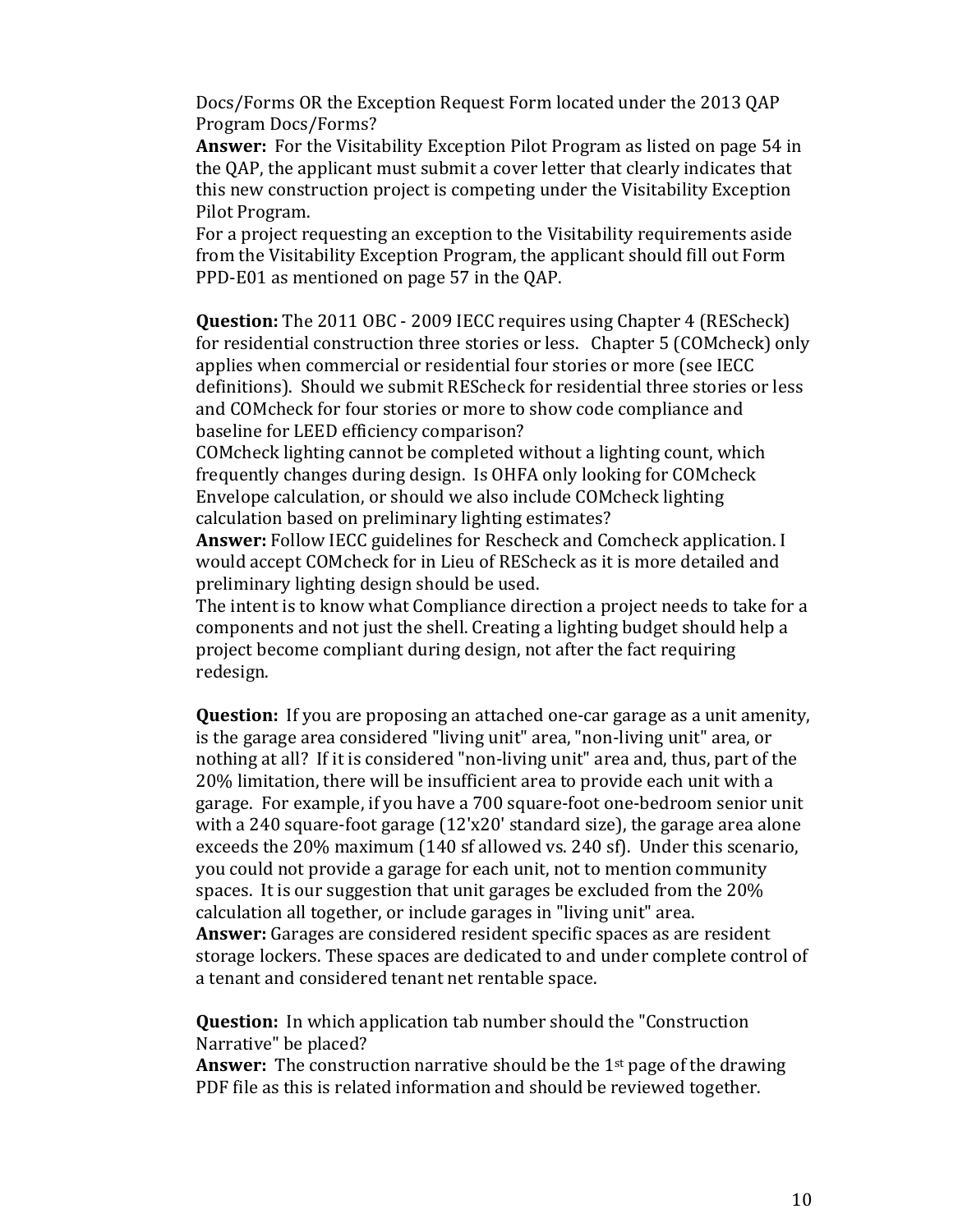**Question:** Has OHFA considered reducing the required HERS Rating of 85 again this year like they did last year for properties that are older than 1980? **Answer:** HERs, RESnet, ACH and all other energy code compliance is much more detailed in the new building code and OHFA will accept all code compliance reports.

However, LEED and enterprise green standards will have to be met for those certifications. 

# January 14, 2013

**Question:** Is there a standard report format for the capital needs assessment? 

**Answer:** No, the CNA author should format the report such that the author thinks it makes the most sense to the reader (ie OHFA field staff and architect) to reduce potential questions.

**Question:** Does the author of a capital needs assessment need to list out each system and its post-rehab expected useful life (as in the checklist in the standards) or certify that the scope of work will meet the standards? **Answer:** Yes, this is especially useful to selection of materials and for the owner to plan maintenance reserves. This is especially useful for less durable materials such as appliances, water heaters and similar items. This may also help the owner understand why OHFA is trying to reduce and eliminate nondurable finishes such as carpet, dropped ceilings, thin gauge vinyl siding and similar finishes.

**Question:** Are 80% drawings required for existing single family free standing home rehab.

**Answer:** The extent of the drawings and documentation is conditional on the extent of the work being performed. General building permit drawings/ documents are sufficient for OHFA review when submitted with the C N A report and a scope of work.

Should the documents submitted need clarification or if OHFA determine them as not sufficient to show budgetary and contractor scope of work, then revised drawings will be requested. If the drawings/ documents appear to be vague and allow change orders, then the documents will be viewed as inadequate. Drawings should specify contract limits and specific materials being used on the project.

**Question:** The 2013 QAP, page 54 under Submittals is asking for a typical wall section. For existing projects that are doing limited work scope on the building exterior walls is this still required. For example a project that is all brick and the only work is new windows and maybe some tuck pointing and a new roof?

**Answer:** See January 14th 80% drawing question above.....

No wall section would not have to be provided if adequate information and scope of work make them unnecessary. However, should it be determined that the scope of work is not clearly defined, then the developer would have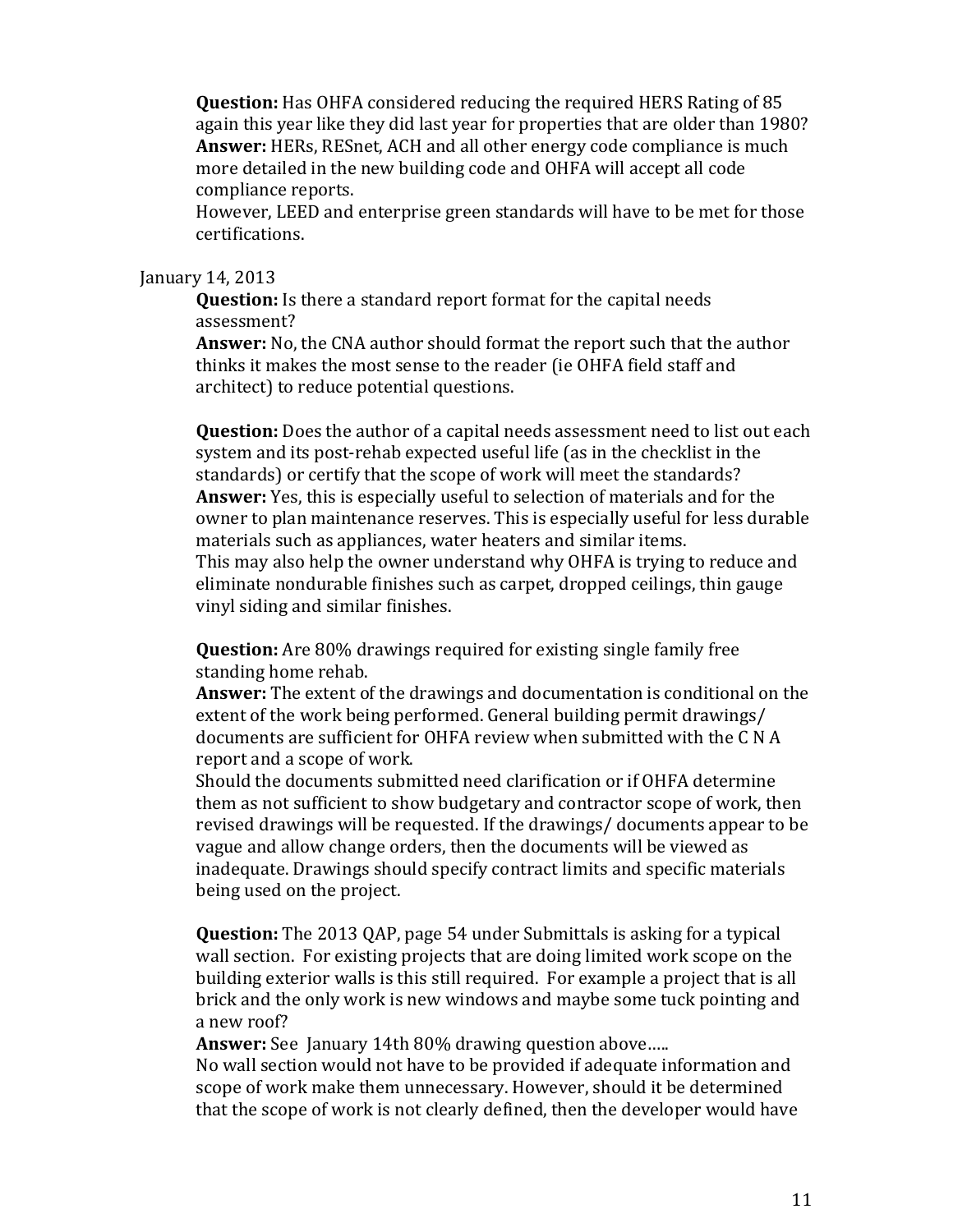to provide additional information and/or drawings to clarify the scope of work as required by the OHFA architect.

**Question:** Could you please clarify if the Minimum Project Standards A. 1 thru A.5 are applicable only to new construction and adaptive reuse and are not intended for projects that are proposing only rehabilitation of existing units. We are trying to determine if we need to submit an exception requests for our project that only anticipates rehabilitation.

**Answer:** Minimum Project Standards A.i through A.y apply only to new and adaptive reuse units, and NOT to existing/ rehab units.

### January 17, 2013

**Question:** On page 57 of the OAP Item D. Bathrooms, "and the full bath must contain a ADA compliant shower". Can we also have a bath that contains a shower? 

**Answer:** Yes, as long as it complies with ADA 2010 standards. Note that building codes and other funding sources may have additional requirements.

**Question:** Based on the December 10 Architecture FAQs, it appears an energy compliance certification is required for all proposals. For proposals involving single family homes (new cons and rehabs) designed to comply with ECG 2011, please clarify if a RESCheck summary page is necessary and sufficient (at the time of proposal) for each home as well as the ECG 2011 checklist/workbook requirements stated in the QAP?

**Answer:** REScheck and a letter indicating compliance method of LEED –OR-EGC check list will be used for EGC compliance method

**Question:** Does the requirement for a clear floor space of 30x48 inches in the bathroom apply to rehabilitation?

**Answer:** No, this only applies to new construction

# January 25, 2013

**Question:** For adaptive-re-use of an existing building, do we need to submit exterior elevations or can the architect submit photos with materials and facade repairs noted?

**Answer:** Please refer to page 54 of the QAP for preliminary drawing requirements. 

**Question:** Could you please provide clarification on page 57 of the QAP; specifically, are the items listed under D. Bathrooms required for rehabilitation of existing units?

**Answer:** No, D. Bathrooms, is specific to the construction of new units and adaptive reuse.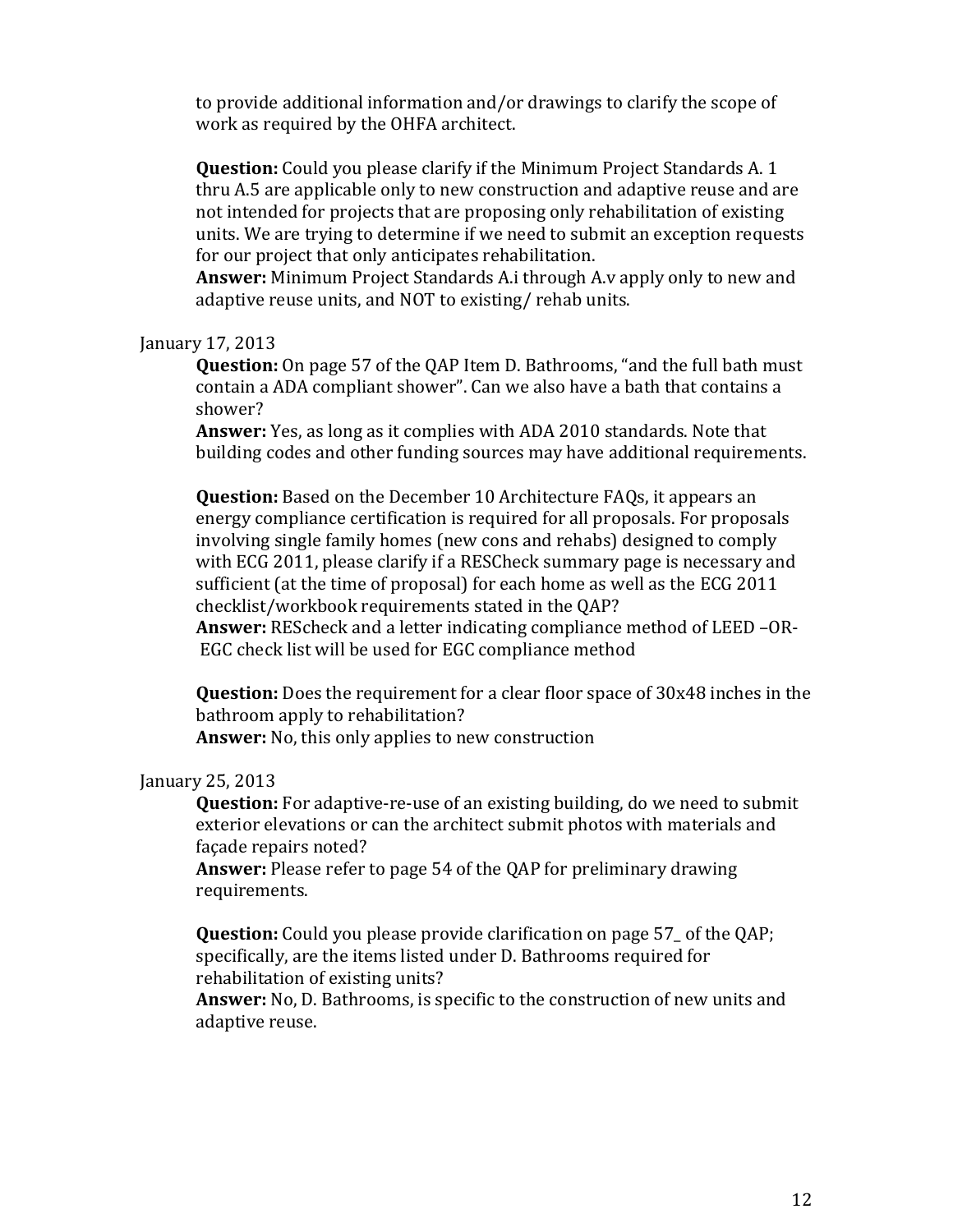# February 4, 2013

**Question:** Pursuant to page 57 of the 2013 QAP under Minimum Project Standards – F.ii.: '...All doors must be solid core.' Does this apply to Adaptive Reuse and Rehabilitation projects as well?

Answer: Solid core doors are required on all new construction and replacement doors in rehabs if doors are in the scope of work.

# CONSTRUCTION NARRATIVE GUIDANCE

It is assumed that each builder/ developer team has produced a previous project and basic concepts and cost information is based upon their experience. 

# Also see Nov 5<sup>th</sup> for abbreviated answer

Site information - describe the following:

project type (PSH, Sr., Multi-family), number of buildings, number of stories, number of occupants, neighborhood, terrain, site features (such as cell towers, rail roads, adjacent properties, neighborhood amenities, neighborhood detriments, site development cost issues (steep grade, retaining walls, wet lands), parking area (, curbs or wheel stops), storm water management (detention pond, parking lot retention, pervious paving, bio retention, etc.),

Building(s) information - describe the following (for each building): Design concepts for relation to community, for resident to building, for residents to community, views from building and to building, campus concept 

Building code information (gross area, number of stories, net rentable area, common area, out buildings, garages, carports), construction type (wood, steel, block), door and window size and type, size of residential spaces, materials and durability. Describe exterior and materials used, describe insulation package, concept and describe how universal design will be implemented and what features are included.

Describe what accessibility code is being used and the type and quantity provided (note: almost all project must comply with HUD UFAS 504 ask OHFA if you have any questions)

Building(s) mechanical system - describe the following (for each building): Describe basic concept of heating and cooling (PTAC, Ductless split, DX, Central system), client paid utility bills or included in rent, describe mechanical system efficiencies, describe green features (tankless water heaters, high efficiency, solar etc.), lighting systems and efficiencies. Note: this is only asking for conceptual information and a design direction, not actual design or drawings (IE: if the previous phase has 8 seer PTAC units, this phase might also have PTAC units or might propose a high efficiency ductless split system in lieu or low efficiency PTAC units)

### QUESTION ON MECHANICAL PRELIMINARY SUBMITTAL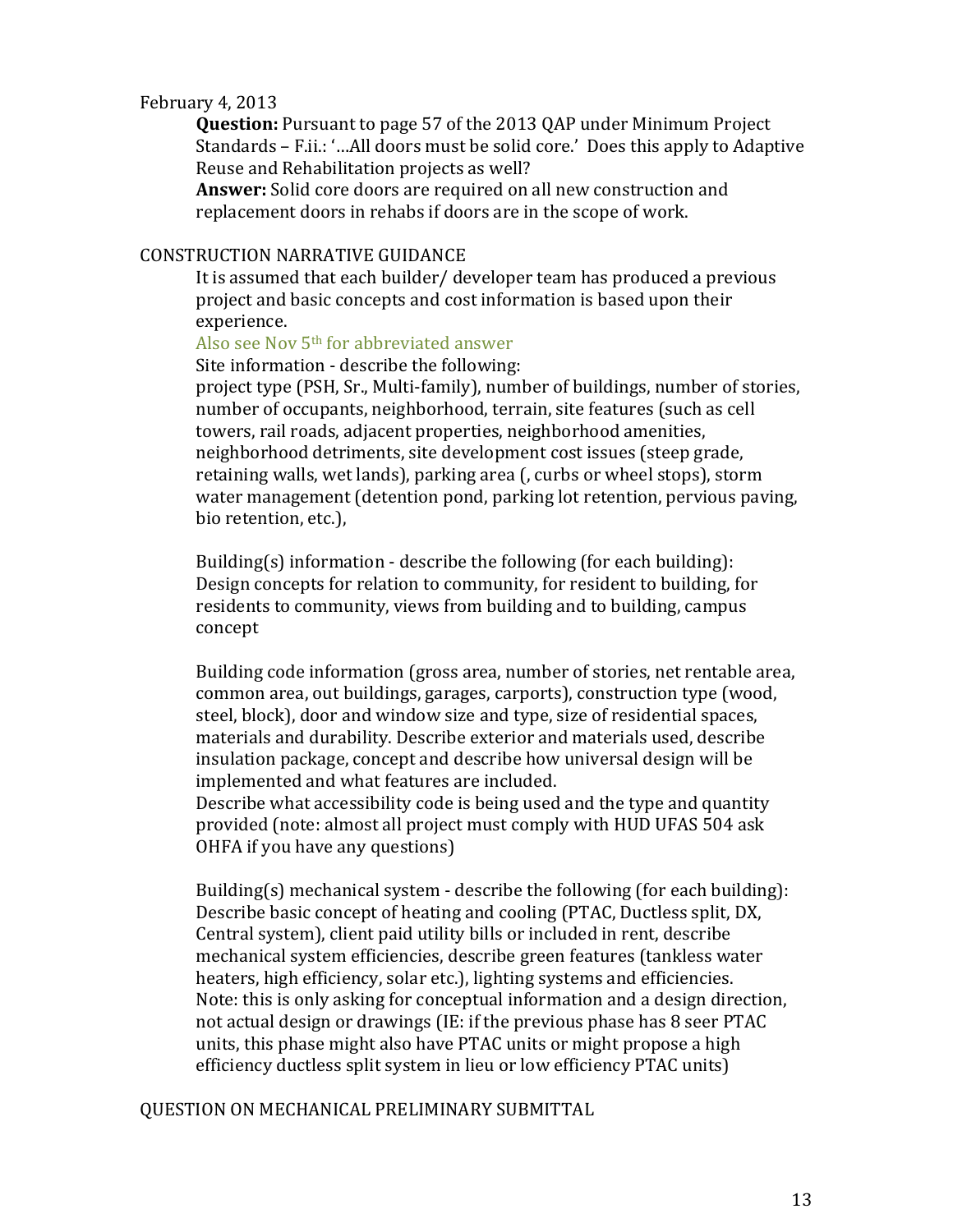Building(s) mechanical system  $-$  describe the following (for each building): Describe basic concept of heating and cooling (PTAC, Ductless split, DX, Central system), client paid utility bills or included in rent, describe mechanical system efficiencies, describe green features (tankless water heaters, high efficiency, solar etc.), lighting systems and efficiencies. Note: this is only asking for conceptual information and a design direction, not actual design or drawings (IE: if the previous phase has 8 seer PTAC units, this phase might also have PTAC units or might propose a high efficiency ductless split system in lieu or low efficiency PTAC units)

### PDF DRAWINGS

All CADD systems can produce PDF drawings; this is not exclusive to AutoCAD. Additionally, PDF printers can be added to any windows, Linux or Apple computer such that it can produce PDF drawings.

Hand drawn plans can be scanned and printed at any print shop and a composite PDF file created from such scans.

Architectural PDF file will be combined into a single organized PDF with all drawings oriented horizontally.

It's expected that drawings will be organized per the title drawing sheet. In lieu of a title sheet drawings should be organized with site information first, plan information 2nd, Building elevations 3rd, Sections (if submitted) 4th interior information 4th.

# **Questions answered from the Housing Funding Training:**

**Question:** Will OHFA conduct a capital needs assessment (CNA) on a project that is an Adaptive Reuse development in addition to the CNA obtained by the developer to determine the scope of work?

Answer: OHFA will not conduct a CNA; however, OHFA's architect will visit the property to review both the scope of work and the Capital Needs Assessment provided with the application.

**Question:** Scope and CNA can have a close match... preliminary drawings will not have detailed match to scope - a comment on the issue raised by OHFA regarding the matter.

**Answer:** The scope, CNA, and preliminary drawings are a package that conveys a promise of the type and basic intent of a project to be developed. The experience and capacity is required so that the developer can direct the architect to fall within that promise with architectural features, scope and budget as proven by the 80% drawings and permit sets.

**Question:** Where can we find the Architect Evaluation forms? Also, where can we find a copy of the UPSC book?

**Answer:** The architectural evaluation forms are not intended for self-scoring, but are posted on the OHFA web site at

http://www.ohiohome.org/lihtc/documents.aspx. See 2013qualified Allocation Plan "resources" sub category